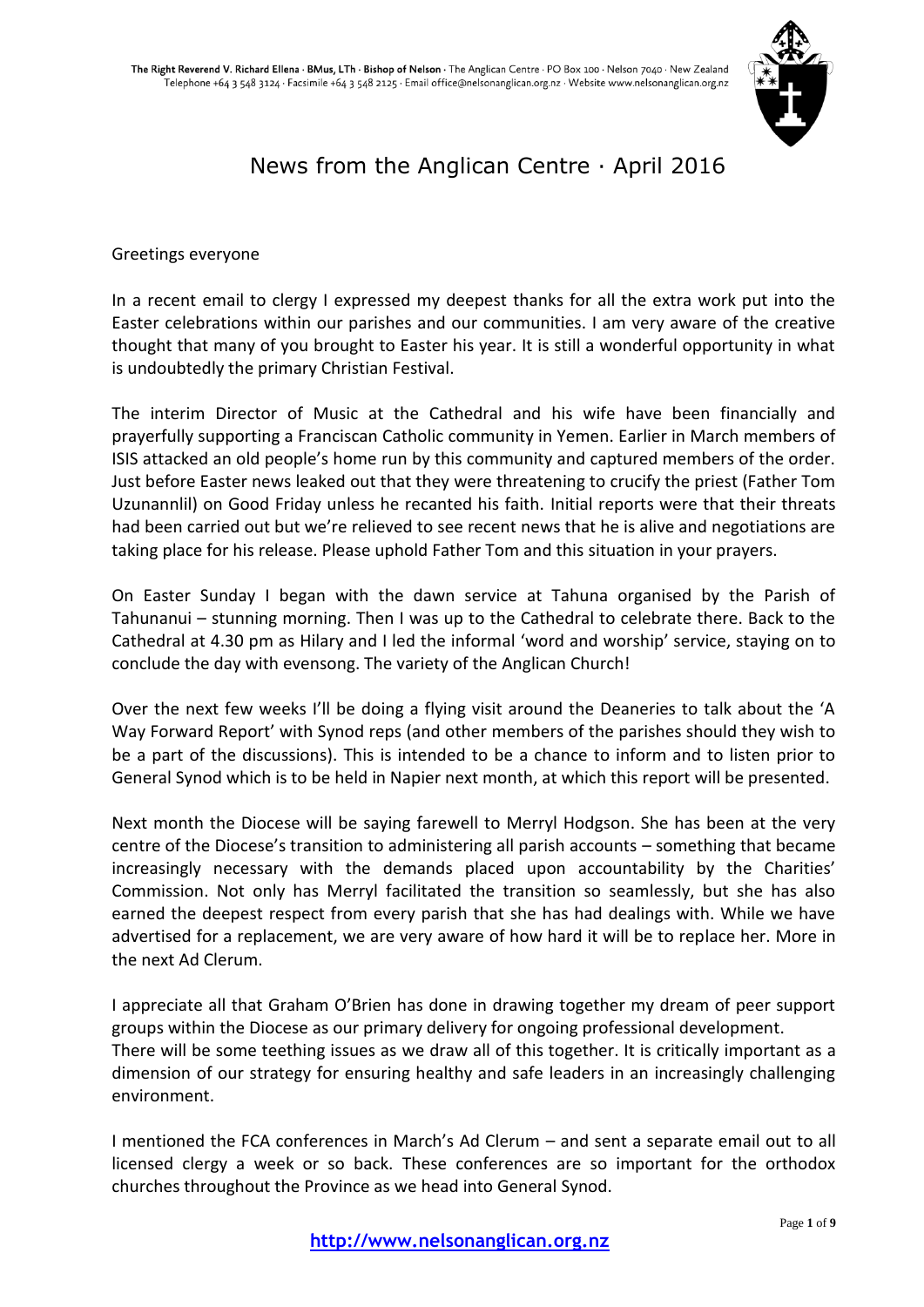This Easter I have, once again, been reflecting personally on a Christianity that professes a faith in God, but it is in God as a concept rather than God as a reality. This has a huge impact on the vitality and vibrancy of our worship. I get somewhat disappointed when I experience little or no excitement or anticipation of what God might do when we are united in praise and adoration. In some respects God as a concept is the natural consequence of a 'head faith' – a faith that studies and debates, whereas God as a reality is a 'heart faith,' - the consequence of a personal experience.

This is where I find myself deeply concerned at the polarisation and mistrust that seems to exist between the evangelical and the charismatic and this of course is far more than a head versus heart debate. It is a tension between the fundamental truths (and doctrines) of our faith as scripture reveals them, and the transforming joy of our faith through the liberating presence of the Holy Spirit - as if they are separate realities. Jesus himself said that, after he left them he would send the Holy Spirit who would lead them into all truth.

I consider myself to be an evangelical – but I am one who rejoices in the daily experience of a God who speaks and who encourages and who challenges, both through the words of scripture, as I do my daily reading and study, but also in the still small voice as I pause and listen.

As someone who likes to stand with one foot firmly in each of these movements I grieve when I experience this polarisation within the church. I was really moved on Easter Sunday as I played the piano for the 4.30 pm service and heard people expressing their joy in the Lord during moments of spontaneous free praise, then (a couple of hours later) to be leading the gathered congregation through the profound words of Cramner's evensong. It was a wonderful end to a moving weekend. But it caused me to reflect….

One of the strengths of this Diocese is the balance we have between Spirit and Truth and it is a balance that I am determined to maintain and to encourage. I believe that an emerging generation wants to know what it is we believe, but also wants to see in the worship of the Church that it is real for us.

Food for thought??

Every blessing

+Richard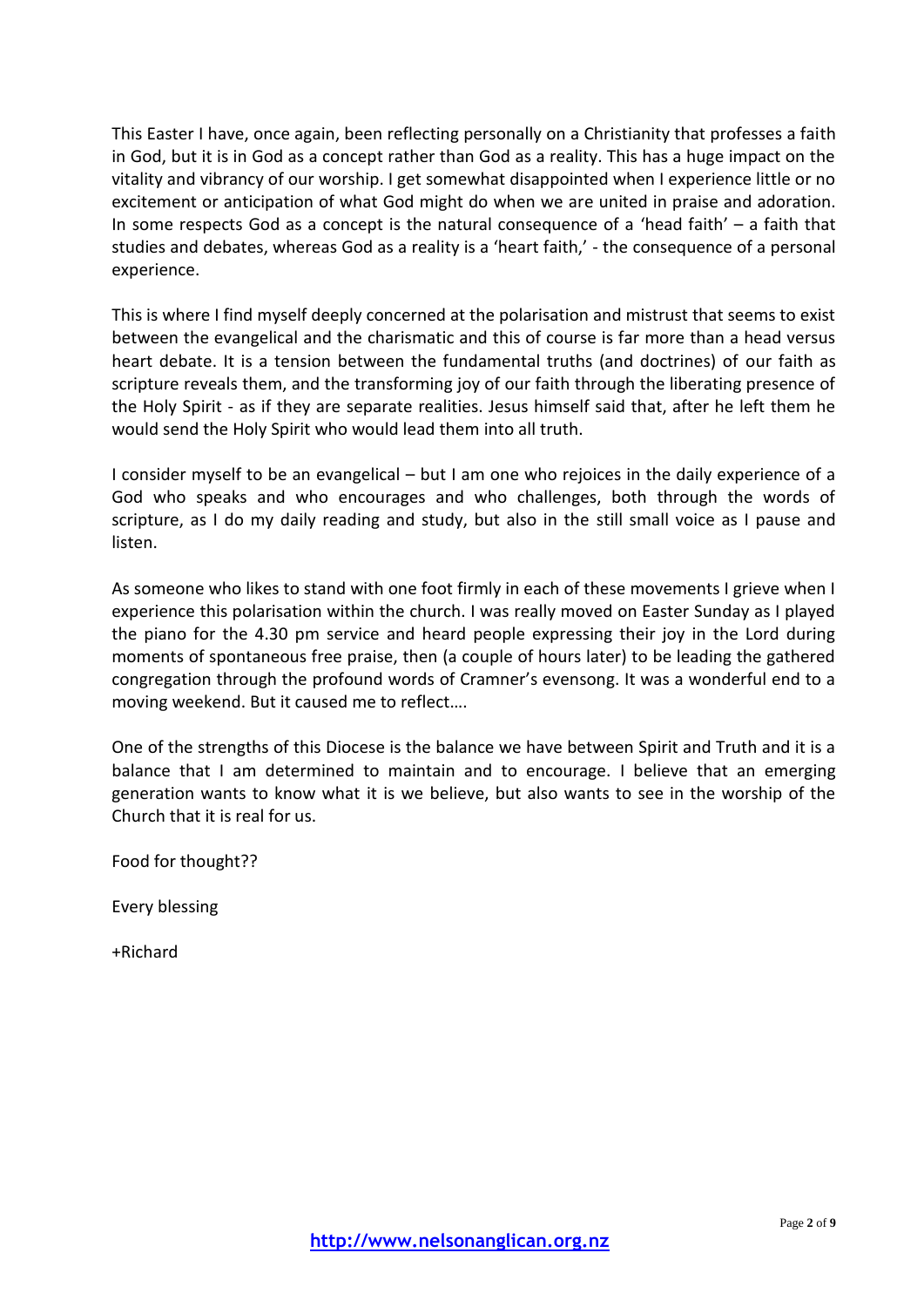The following for your information and parish newsletters

## **EVENTS & NOTICES**

(refer also to 'Ministry Education' for details of training events coming up)

**St Johns College Trust Board Scholarship for Funding in 2017** Application papers are now available for Scholarship Funding in 2017. There categories are 1. Post Ordination; 2. Lay; 3. Group. Completed forms must be with Bishop Richard no later than **Friday, 3 June 2016.** Applications are for those seeking funding to assist with further study or for sabbatical leave. Contact Anita at the Bishop's Office for Applications papers or by email: [bishops.pa@nelsonanglican.nz](mailto:bishops.pa@nelsonanglican.nz)

#### **FUTURE ANGLICAN CONFERENCES (AFC) 16 APRIL AND 18-20 APRIL 2016 'Contending for the Gospel in Contentious Times'**

In the context of Motion 30 the Anglican Church in Aotearoa, New Zealand and Polynesia is facing an uncertain future. The issues of human sexuality have proven to be theologically contentious and pastorally sensitive. The Fellowship of Confessing Anglicans (New Zealand) invites you to its 2016 Anglican Future Conferences. We desire to gather as brothers and sisters in Christ seeking the best way to honour God and love people. Vaughan Roberts and other international and local speakers will teach from God's Word and share their experiences. We will also examine our Anglican roots to help us look towards the future. Together we will explore how best to contend for the gospel once for all entrusted to the saints.

**Christchurch** – 9am-5pm Sat April 16th – La Vida Centre – \$39+booking fee. **Auckland** – 1:30pm Mon 18th – 12:30pm Wed 20th April – AUT \$135+booking fee. Visit [www.fcanz.org](http://www.fcanz.org/) to register.

**Mental Health and the Church** A one-day conference that will take a close look at a range of mental health issues. With a fairly high percentage of people in our churches and community organisations with mental health issues, this conference intends to equip churches with more information around this important area of life and assisting those around us. 14 June 2016 at Windsor Park Baptist Church, Auckland. E-flyer attached or for more details, this link: <http://willowcreek.org.nz/events/mhac/>

## **MINISTRY EDUCATION**

Hi Everyone, I hope you are now settling into the rhythm of the year. There are some exciting events planned for ministry education so please diary them now. God Bless Graham

## **TRAINING EVENTS 2016**

### **EQUIP MINISTRY EDUCATION**

EQUIP is part of Diocesan ministry education and is designed at an appropriate for anyone to attend to learn about ministry skills. **Please advertise these in your parish and invite current and future ministry leaders to attend.** As you are aware, BTC is thinking about ways to make lay training/discipleship more accessible, and Andrew and I will be meeting with the regional deaneries in the New Year to discuss this further. Topics for 2016 (will finish off this 3 year cycle):

- Unit 5 Discipleship and Gifts of the Holy Spirit
- Unit 6 Contemporary Pastoral Care
- Unit 8 Everyday Evangelism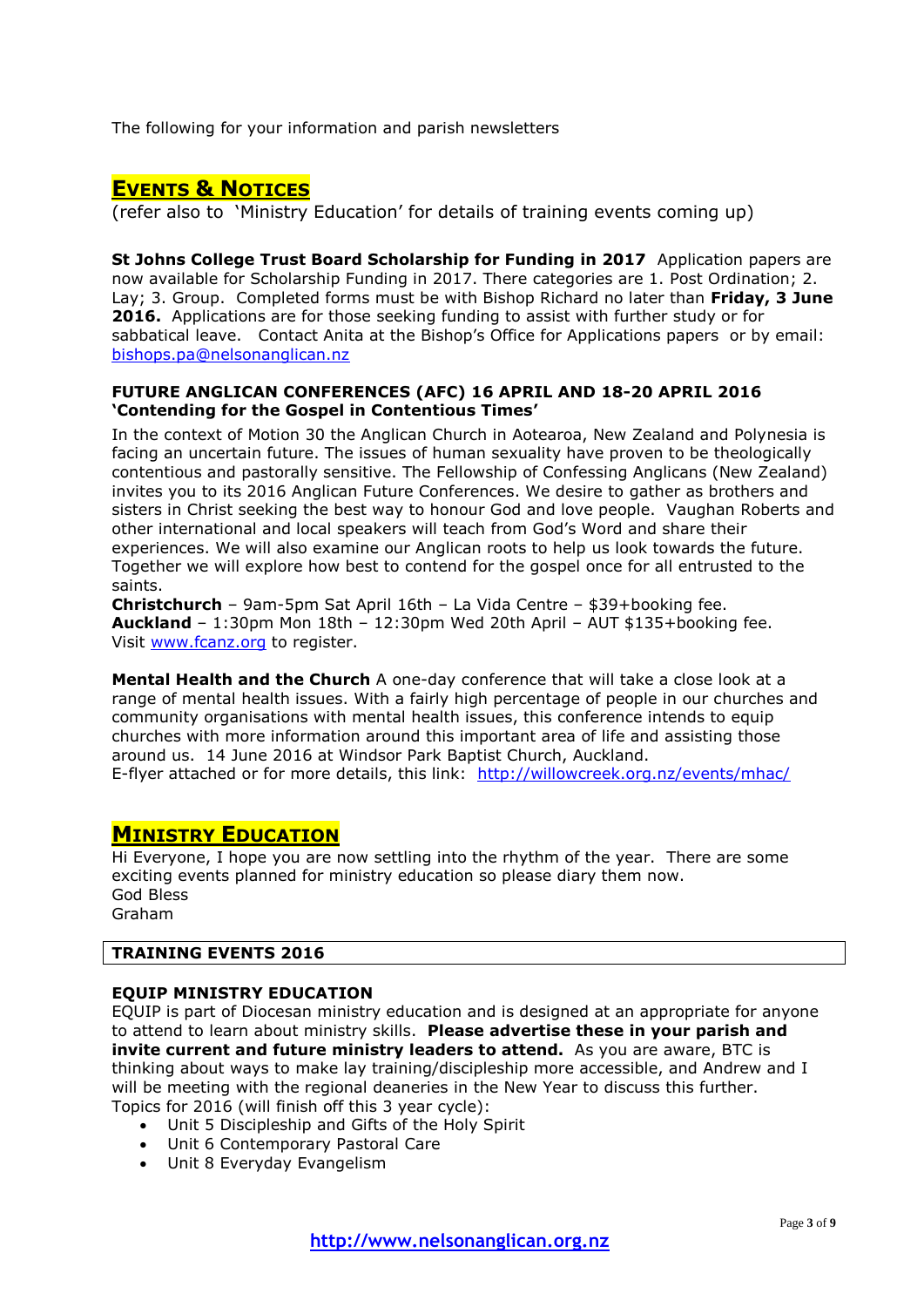## **Marlborough: (St Christopher's)**

- June 18 Unit 6
- September 3 Unit 8

## **Nelson/Waimea (St Stephen's Tahunanui)**

- July 2 Unit 6
- October 15 Unit 8

### **Mawhera**

- April 9 (Holy Trinity Greymouth) Unit 5
- July 30 (St John's Westport) Unit 6
- November 5 (Holy Trinity Greymouth) Unit 8

If you are interested in tailoring some training for your parish or a cluster of parishes please ring to have a chat about possibilities.

### **SCHOOL OF PREACHING**

Rob Harley is coming back to run his new course "Storycraft". This is a brand new course on telling stories as a key to changing lives. In this course you will:

- analyze the crafts and skills employed by world-class communicators and learn how words, concepts and ideas can be woven into a captivating message.
- do practical, work-shop based exercises to build a whole new way of engaging listeners by use of your personal story and stories from around the world.
- learn how to bring humour, life, and dozens of other proven 'tricks of the trade' into your talks
- learn how to bring humour, life, and dozens of other proven 'tricks of the trade' into your talks
- find a new level of personal excitement in the process of shaping and delivering your messages.

**Dates: Fri July 8 (7-9pm) and Sat July 9 (9.30-4pm). Venue: All Saints, Nelson. Cost: \$65 per delegate (discounted to \$15 for Members of Anglican Churches) TO REGISTER GO TO:** [https://docs.google.com/forms/d/18L-nh-z8SwtB1\\_B-gUn7AGEA](https://docs.google.com/forms/d/18L-nh-z8SwtB1_B-gUn7AGEA-lUQCgxfR-moNuRvphc/viewform?c=0&w=1or)[lUQCgxfR-moNuRvphc/viewform?c=0&w=1or](https://docs.google.com/forms/d/18L-nh-z8SwtB1_B-gUn7AGEA-lUQCgxfR-moNuRvphc/viewform?c=0&w=1or) via BTC website.

#### **CLERGY AND LAY WORKERS CONFERENCE**

The theme for our 2016 conference is 'Discipleship' and we are lining up 3 keynote speakers as well as workshops.

Date: **Sept 26-28** (first week of school holidays) Location: Lake Rotoiti (Alpine lodge and Community Hall). Begin: 12.30pm Monday Sept 26 with Lunch

Finish: 2.30pm Wednesday Sept 28 after Communion.

## **POST ORDINATION MINISTRY DEVELOPMENT (POMD):**

Currently I am discussing post ordination professional development with regional deaneries outlining a proposal to change the nature of POMD. At this stage I hope to hold an event for those new to the Diocese or newly ordained after Easter. I will be in touch directly with details soon.

### **TRANS-TASMAN RURAL MINISTRY CONSULTATION 2016**

The Ninth Trans-Tasman Ecumenical Rural Ministry Consultation will be held in the Wairarapa at the Copthorne Hotel Solway Park Masterton, **16-20 May 2016**. The theme is: "Life, death and resurrection: the future of the rural church, for the whole community". See attached flier for details.

There is a subsidy available for those wishing to attend so please contact me. Registrations close March 26.

## **MINISTRY INTERNSHIP SCHEME**

If you are interested in this for 2016 now is a good time to begin a conversation with myself, your vestry and any possible intern. Please remember that an intern is a training position, so the intern needs to be working under someone with experience.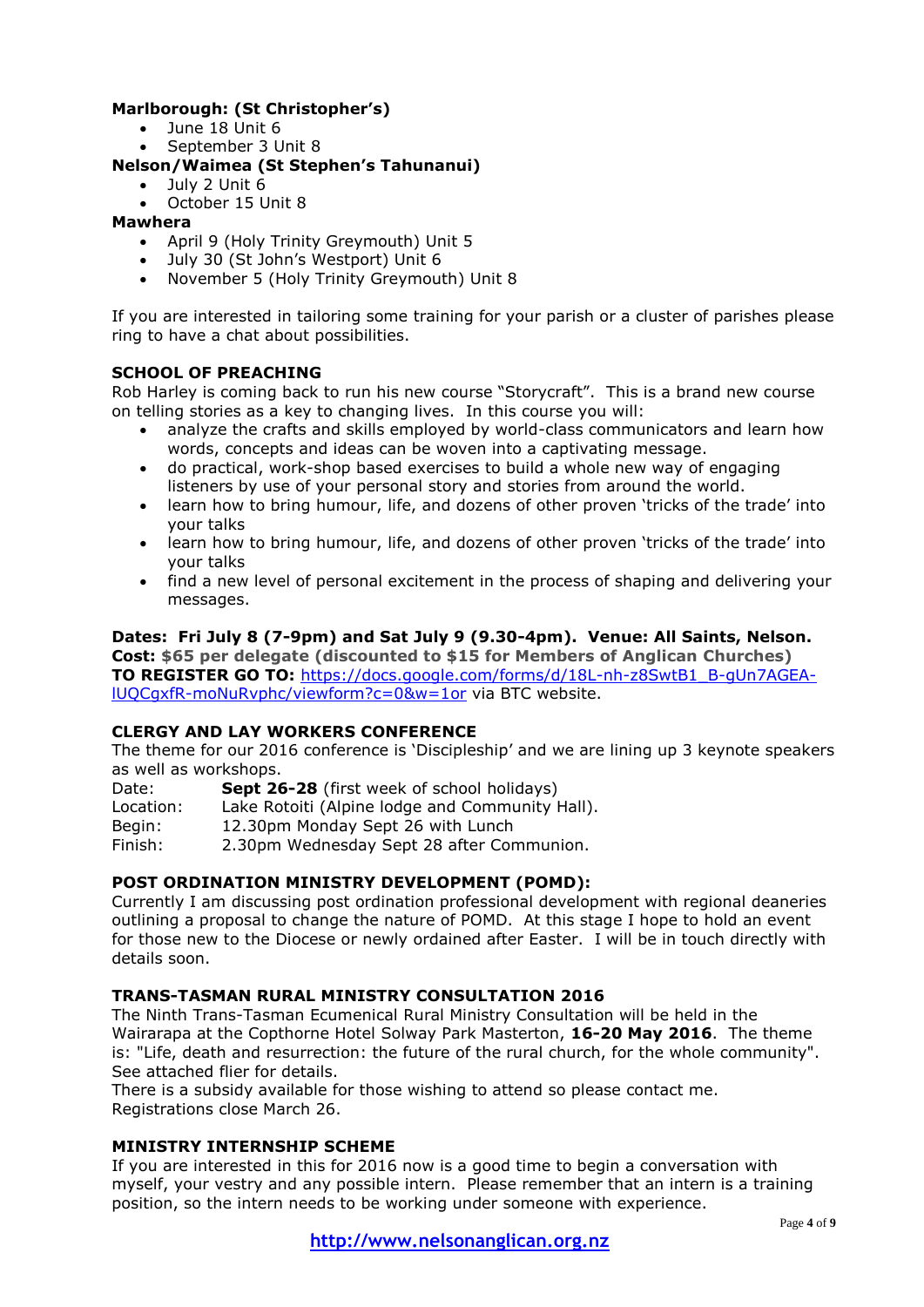## **WILLOWCREEK LEADERSHIP SUMMIT 2016**

#### The Nelson GLS date is confirmed as **Friday 4 November.**

Again we have been offered a discounted rate so that if you book by October 4 the cost will be \$52 (not \$100), and this will be paid by ministry education.

To register, go to the Willowcreek NZ web site and enter the same coupon code **nelson anglican**, (this will give you a 100% discount and I will be invoiced in bulk). This is open to clergy and lay leaders.

#### **RECOMMENDED BOOKS**

- Sally Nash, Jo Pimlott and Paul Nash. *Skills for Collaborative Ministry* (London: SPCK, 2008)
- Paul Nash and Sally Nash. *Tools for reflective ministry* (London: SPCK, 2012)
- David Livermore. *Cultural Intelligence: Improving your CQ to engage our multicultural world* (Grand Rapids: Baker Academic, 2009).
- Stephen Covey. *7 Habits of Highly Effective People: Powerful lessons in personal change*, 25th Anniversary edition (New York: Simon and Schuster, 2013).

#### **RESOURCES**

**NEW Resources now available.** If you know of any good small group resources please let me know so we can update our supply.

**EQUIP** DVDs are also available at Holy Trinity, Greymouth and St Christopher's, Blenheim for loan.

#### **Please let your small group leaders know about these resources by passing this list on**.

| <b>NAME</b>                                                        | <b>TYPE</b>             | <b>LOCATION</b>                                           |
|--------------------------------------------------------------------|-------------------------|-----------------------------------------------------------|
| <b>WillowCreek:</b>                                                | <b>DVD</b>              | Anglican Centre and Bishop                                |
| Global Leadership Summit 2015                                      |                         | Sutton Library                                            |
| Jim Collins at the Summit                                          |                         |                                                           |
| Best Leadership talks from Bill Hybels                             |                         |                                                           |
| <b>WillowCreek:</b>                                                | <b>DVD</b>              | Anglican Centre                                           |
| Best Talks of the Summit - Celebrating                             |                         |                                                           |
| 20yrs                                                              |                         |                                                           |
| <b>Mission Together: Common Life</b>                               | <b>DVD</b>              | Anglican Centre and Bishop                                |
| <b>Missions Conference 2015.</b>                                   |                         | Sutton Library                                            |
| Christopher Wright Disks 1,2,7                                     |                         | St Christopher's and Holy Trinity                         |
|                                                                    |                         | Greymouth                                                 |
| $\mathbf{F}$ . It is a contract that is a contract of $\mathbf{A}$ | $\mathbf{D} \mathbf{D}$ | $\mathbf{A}$ . $\mathbf{B}$ . $\mathbf{A}$ . $\mathbf{A}$ |

**Freedom in Christ Discipleship Course** DVD, leaders guide, course book Anglican Centre

**Online: via BTC/ Diocesan websites "Resources" sections.** BTC has now established a platform to make video presentations available at [www.bishopdale.ac.nz/resources.](http://www.bishopdale.ac.nz/resources)

#### **Free Online Resources.**

Free Lectionary/Theme based resources and for all ages. <http://connectible.nz/> http://localsharedministry.com/

#### **Questions on Theology and Science.**

**BIOLOGOS** is an organization founded by Francis Collins, of dedicated evangelicals committed to the relationship between the Christian faith and science. They have a new site for "pastor resources" which has very good resources for many of the difficult questions people ask. Check it out http://biologos.org/news/september-2014/new-pastor-resourcecentre.

New Resource: http://biologos.org/resources/the-big-story/

**ISCAST** is an Australian organisation (with many NZers and expats) dedicated to exploring the interface between science and the Christian faith. Its membership consists of scientists, theologians and professionals with standing in their own fields and a commitment to the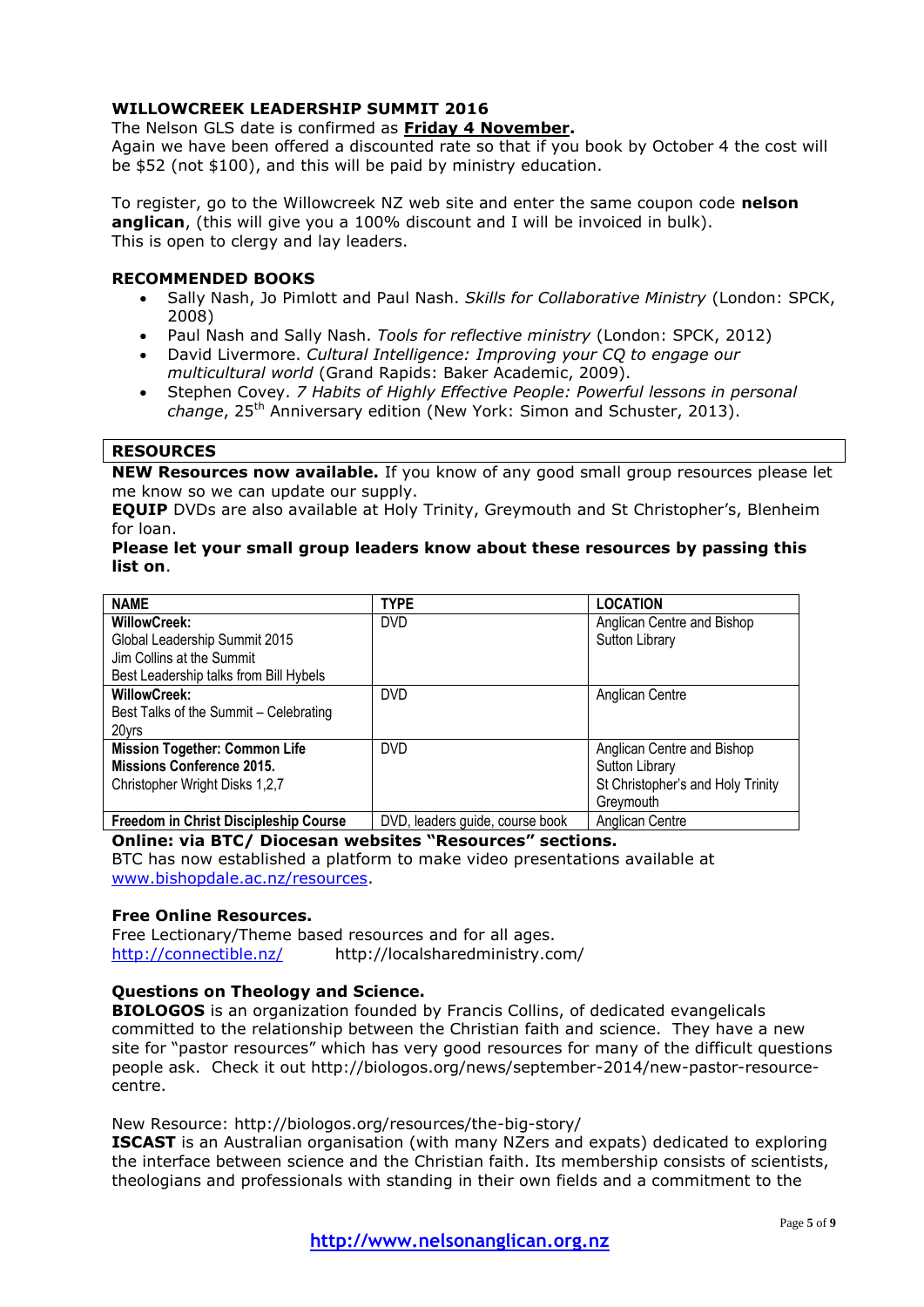Christian faith. Their website has many good resources that tackle many questions about science and faith. See http://www.iscast.org.

#### **InterChurch Bioethics Council.**

The **InterChurch Bioethics Council** (ICBC) is composed of appointed representatives from Anglican, Methodist and Presbyterian Churches for the purpose of addressing crucial ethical issues in NZ relating to bioethics [http://www.interchurchbioethics.org.nz.](http://www.interchurchbioethics.org.nz/)

## **CHILDREN & FAMILIES MINISTRY**

**The first of the 'Safe Here' Coordinator's Meetings/Trainings** was held on 17 March. Thanks to those who attended either in person, on skype or by video conference. It was an interesting experience having people in a variety of places and was a learning curve for both the presenter and the participants!!

This training event marks the beginning of another stage in the process of ensuring all parishes are using the mandatory 'Safe Here' safety programme in all ministries in a parish. You will remember that the coordinator role involves two people per parish with one person, usually a lay member of the parish, who is responsible for administration and training plus the vicar or priest in charge. The role of the vicar/priest in charge involves the appointment of people to ministry roles and this should now be as per the process outlined in 'Safe Here'. You will find the process outlined in the Team Member and Team Leader Manuals which each parish should have multiple copies of.

With this in mind it is important that **all** vicars/priests in charge as well as lay coordinator's attend one of these meeting/training sessions in the future.

The next two sessions are scheduled for:

**Wednesday May 4th-** - 9.30-11.30am, Anglican Centre Boardroom. Provision for joining the meeting via video conference or skype will be available. RSVP to Sue[cfm@nelsonanglican.nz](mailto:cfm@nelsonanglican.nz)

**Wednesday June 8th -**9.30-11.30am, Anglican Centre Boardroom. Provision for joining the meeting via video conference or skype will be available. RSVP to Sue[cfm@nelsonanglican.nz](mailto:cfm@nelsonanglican.nz)

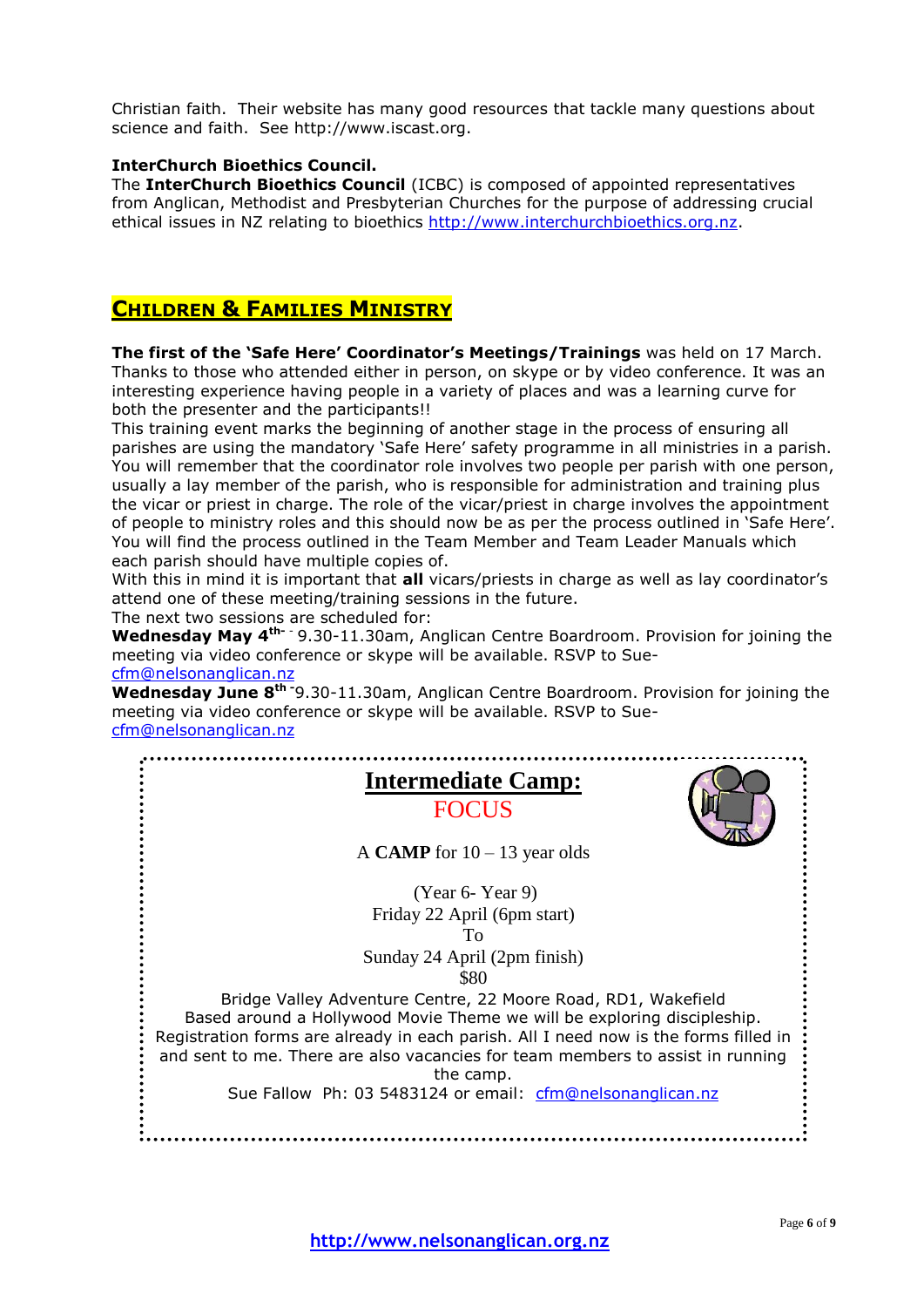## **YOUTH COORDINATOR**

*'Raising up the next generation with a passion for Christ'*



**Hi everyone,** welcome to April! Hope you all had a fantastic time over

the Easter break, celebrating the risen Lord and possibly consuming some hot cross buns and chocolate delights. I really enjoyed visiting Southern Easter camp, which was rocking as usual, in Christchurch and was impressed with our crew as they battled with a dodgy bus both there and back. With heaps of prayer and some helpful mechanics, everyone was able to make it home safe and sound in the end which was amazing. A huge thankyou to all our people involved in making the trip to camp happen and to those who went out of their way to help the stranded Anglicans, we so appreciate it. To view a highlights video go to:

<https://www.youtube.com/watch?v=BKbCfYkUcCw&feature=youtu.be>

**THE SAUCE** Last date for term one is **Friday 15 April. 7-9pm at St Barnabas Hall, Stoke** - head on down! Dani will be defending her Sauce challenge yet again, still undefeated, reigning champ, Nathan will be speaking on being a radical and the games will be super fun yet safety conscious.

**CHARGE LEADERSHIP** will be starting back up next term now and will be geared for senior youth and emerging young adult leaders - This will be based in Nelson and run on a Sauce night so people aren't being expected to be out too many nights a month. The Charge crew will meet earlier, have dinner and talk leadership before assisting with the Sauce that night and putting theory into action. Start shoulder tapping people now ;) Info on the first night of Charge out soon with Sauce info.

**KIRIBATI MISSION EXCHANGE** Luke and Nathan will be heading to a chain of islands in the Pacific called Kiribati (Pronounced Kiri bus), for a mission exchange. The island of Tawara which we'll be staying on is directly above Fiji on a world map, just around the equator mark which means it'll be rather hot. Last year we put on a BBQ for some of the Kiribati men who leave their home each year and travel to Seddon to work on the vines for around 9 months, sending money back home to their families. We felt led by God to build relationship with these guys and to go and spend time with them on their islands to encourage them and possibly develop a regular mission exchange destination for senior young people and youth leaders. We will be leaving this school holidays for a 9 day trip, 17- 26 April. Pray for us as we prepare to head away and get ready for what's in store.

**CHURCH ARMY INTERNSHIPS** 'Become a disciple-making Superhero!.' A programme through Church Arm which runs for 14 weeks, from  $18<sup>th</sup>$  July to  $21<sup>st</sup>$  October 2016. For more information contact Monika Clark Email: [moni@canz.kiwi.](mailto:moni@canz.kiwi) Ph: 09 2786825 Mobile: 027 470027

LUKE SHAW: Youth Coordinator OFFICE +64 035483124 Mobile 0212772186 [youth@nelsonanglican.nz](mailto:youth@nelsonanglican.nz) NATHAN HUGHES: Youth Assistant Mobile 021 1103 322 [youth.assist@nelsonanglican.nz](mailto:youth.assist@nelsonanglican.nz)

## **BISHOPDALE THEOLOGICAL COLLEGE**

Courses currently planned for Semester two are as follows: New Testament Greek Intermediate Biblical Interpretation Old Testament: Introduction Old Testament: Psalms Gospel of Luke Church in the Mission of God World Views and Ways of life Formation (level 4 and 5) Ministry in Context – Internship Please check out our website [www.bishopdale.ac.nz](http://www.bishopdale.ac.nz/) for further information or contact [office@bishopdale.ac.nz.](mailto:office@bishopdale.ac.nz)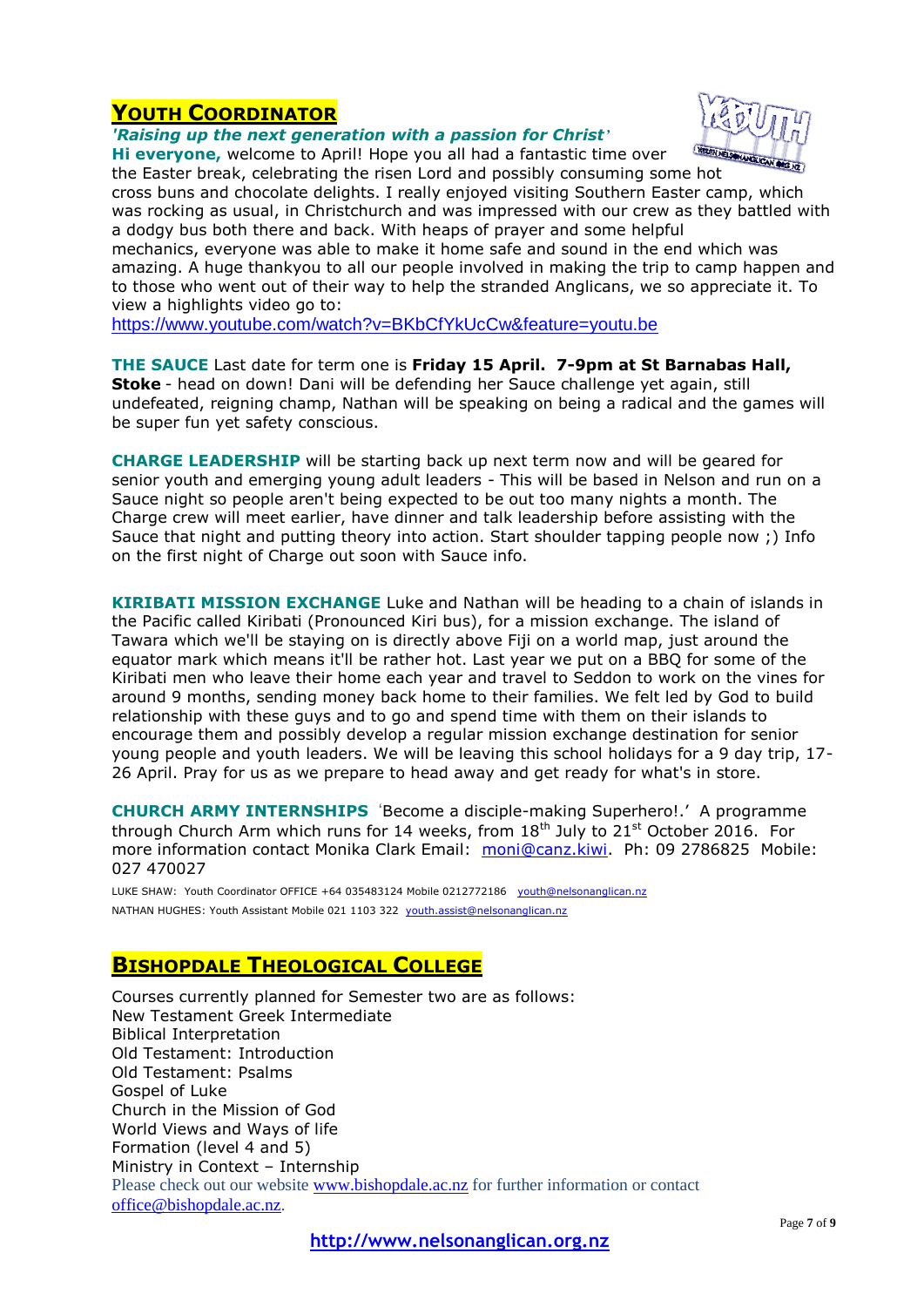## **BISHOP SUTTON LIBRARY**

New Books in the Bishop Sutton Library

### **Darren Wilson – Finding God in the Bible : what crazy prophets, fickle followers and dangerous outlaws reveal about friendship with God. Minneapolis, Minnesota : Chosen, c2013.**

Darren Wilson is a film director and artist-in-residence at Judson University. In his book, Wilson explores perceptions of God. Do we see God "as an absentee landlord? A distant deity? An old man in the clouds?" With a fresh look at Bible stories, Wilson explores what friendship with God can mean. The book is "sure to stir up fresh hunger for God's Word and lead you into deeper intimacy with the One who longs for you to know Him better".

### **David G. Benner – Opening to God : Lectio Divina and life as prayer. Downers Grove, Ill. : IVP Books, c2010.**

David Benner is a Professor of Psychology and Spirituality at Richmont Graduate University in Atlanta.

In this book, Benner invites us to move beyond being someone who merely "prays" and to become someone "whose entire life is prayer in union with God". Openness to God is the essence of prayer. Prayer is more than "communication with God" it is "communion with God".

#### **Quote for the day**

"I cannot lose anything in this place of abundance I have found." – St. Catherine of Siena

### **New Books for Ministry Training**

**Baker**, **Jonny and Cathy Ross (editors)**. **The pioneer gift : explorations in mission**. Norwich : Canterbury Press, c2014.

**Olsen, David C. and Nancy G. Devor**. **Saying no to say yes : everyday boundaries and pastoral excellence**. Lanham, Maryland : Alban Institute Book, c2015.

Jennifer Patterson - Bishop Sutton Library Tel. (03) 548 8785 Ext 4 [library@bishopdale.ac.nz](mailto:library@bishopdale.ac.nz)

## **VACANCIES IN OTHER DIOCESES**

#### **Auckland Diocese**

Priest-in-Charge - Bombay Pokeno Mission District

Applications are invited for this rural-based ministry, south of Auckland. The role is for a half-stipend with pro rata housing allowance. The profile document for the vacancy can be downloaded here. [http://www.auckanglican.org.nz/latest-news/ministry](http://www.auckanglican.org.nz/latest-news/ministry-opportunities/priest-in-charge,-bombay-pokeno-mission-district)[opportunities/priest-in-charge,-bombay-pokeno-mission-district](http://www.auckanglican.org.nz/latest-news/ministry-opportunities/priest-in-charge,-bombay-pokeno-mission-district)

Please forward a CV along with a covering letter which outlines your interest in the position, sets out your theology/approach to ministry, and details the gifts and skills which you believe you would offer to this context. Your application can be forwarded by email to the Bishops' PA at [bishop.office@auckanglican.org.nz](mailto:bishop.office@auckanglican.org.nz) and received by **Monday 18th April**.

## **Christchurch Diocese**

Children and Families Co-ordinator - St Christophers Church

The position requires someone gifted and passionate in growing ministries and young leaders. The successful applicant will be able to relate easily to a range of ages and personalities encountered in a ministry involving children, their families, supervisors, leaders, and volunteers, not only at a personal but also at a group level and in pastoral situations. He or she will be an effective communicator with parishioners, staff, and other ministry leaders. Preference will be given to applicants with a proven ability to implement Christian children's programmes. A job description and application form are available from: